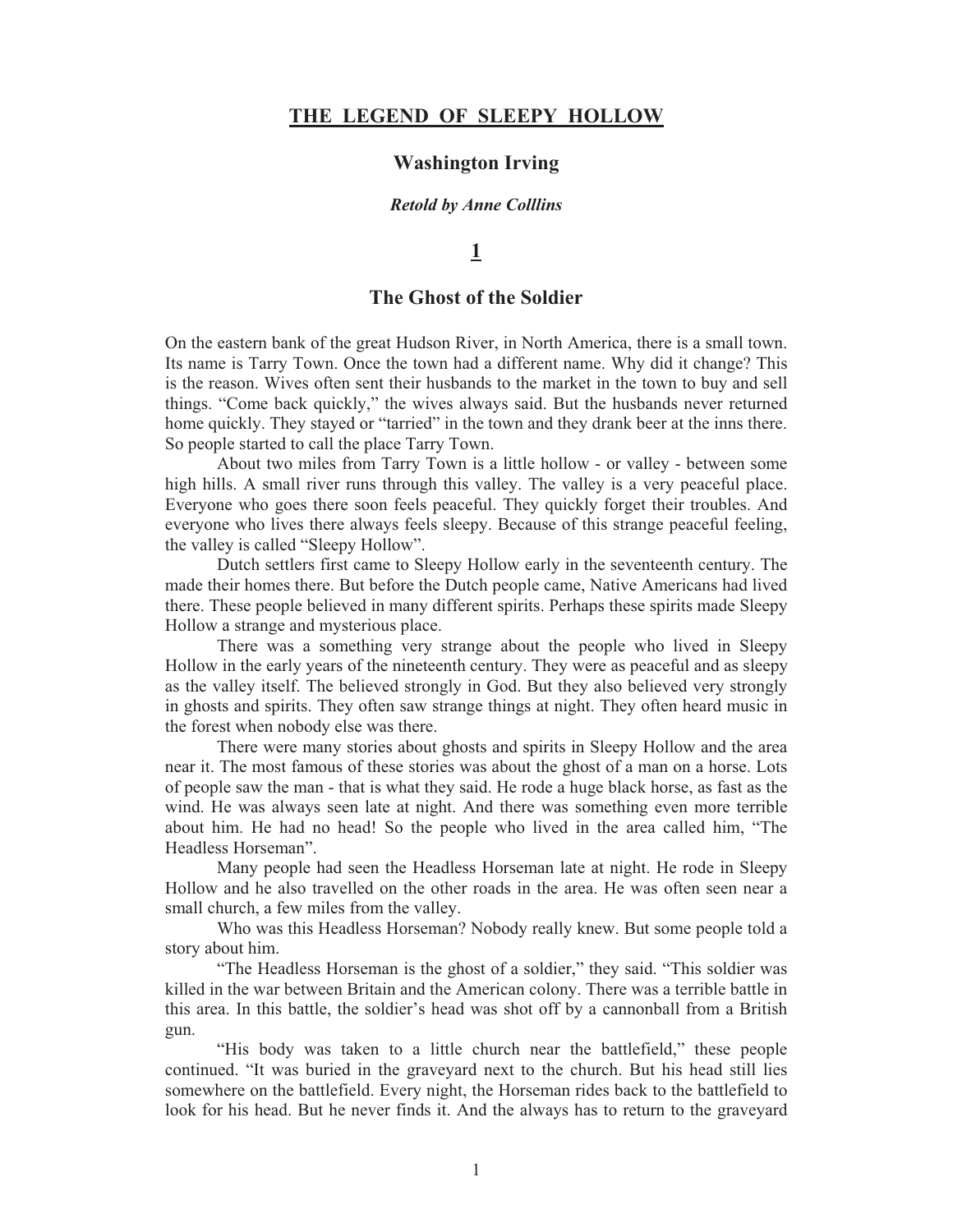before dawn. All ghosts have to go back to their graves before the daylight comes. And the Headless Horseman is always in a hurry because he's always late. That's why he rides so fast."

**2**

#### **The Schoolmaster**

The schoolmaster of Sleepy Hollow was a man named Ichabod Crane. His name was a good one because he looked like the kind of bird which is called a crane. He was very tall and thin, with narrow shoulders and long arms and legs. His head was small, and very flat on the top. He had huge ears, large green eyes and a very long nose. He was not handsome at all.

Ichabod's clothes did not fit him well. They were loose, and they flapped in the wind. So when he walked, the schoolmaster looked very strange.

The school was a low building with one large room, and Ichabod was the only teacher there. This schoolhouse stood by itself at the bottom of the valley. The hills around it were covered with trees. A small river ran near the schoolhouse.

On summer days, the windows of the schoolhouse were always open. Anyone who passed could hear Ichabod's pupils saying their lessons in sleepy voices.

When lessons had finished for the day, Ichabod often went home with one of the children. Some boys and girls had pretty older sisters. Ichabod liked young, pretty ladies. And some of his pupils had mothers who where good cooks. Ichabod liked to go home with these children most of all.

Ichabod was very thin, but he ate huge amount of food. He loved talking about food and he loved thinking about food. Most of all, he loved eating it.

Ichabod loved food, but he loved singing too. He taught a group of young people to sing psalms – religious songs. Once a week, the group met for psalm-singing lessons. And every Sunday, Ichabod stood with his pupils in the church in the valley and sang psalms with them.

Ichabod had a good life. He did not earn very much money from teaching. He could not buy a house of his own. So he stayed at the houses of different farmers in the area. He stayed with each farmer for a week. Each week, a farmer gave the schoolmaster a bed to sleep in and food to eat. And Ichabod helped the farmers with the work on their farms. He mended fences. He took water to the horses. He cut wood for the farmers' fires. Sometimes he helped the farmers' wives to look after their children.

The farmers' wives were always happy to see Ichabod. They often invited him to eat. They made delicious cakes for him. The young women of the area liked Ichabod too. Sometimes he took walks with them, or read them funny stories. They smiled at him whenever they met him.

All the people of Sleepy Hollow respected Ichabod Crane because he was a schoolmaster. He was clever – he worked with his mind, not with his hands. "He's a very intelligent man," everyone said. Most of the people in the valley could not read or write. But Ichabod could read. So he was an important man in the area.

Ichabod Crane believed in God, but he also believed very strongly in ghosts and spirits. On summer evenings, after lessons had finished, he often lay on the grass beside the small river. He lay on the warm grass and read his favourite book. It was a book about ghosts.

Ichabod loved the stories in this book, but they frightened him. He believed everything that he read in them! He often read the book until the sky was dark. Then he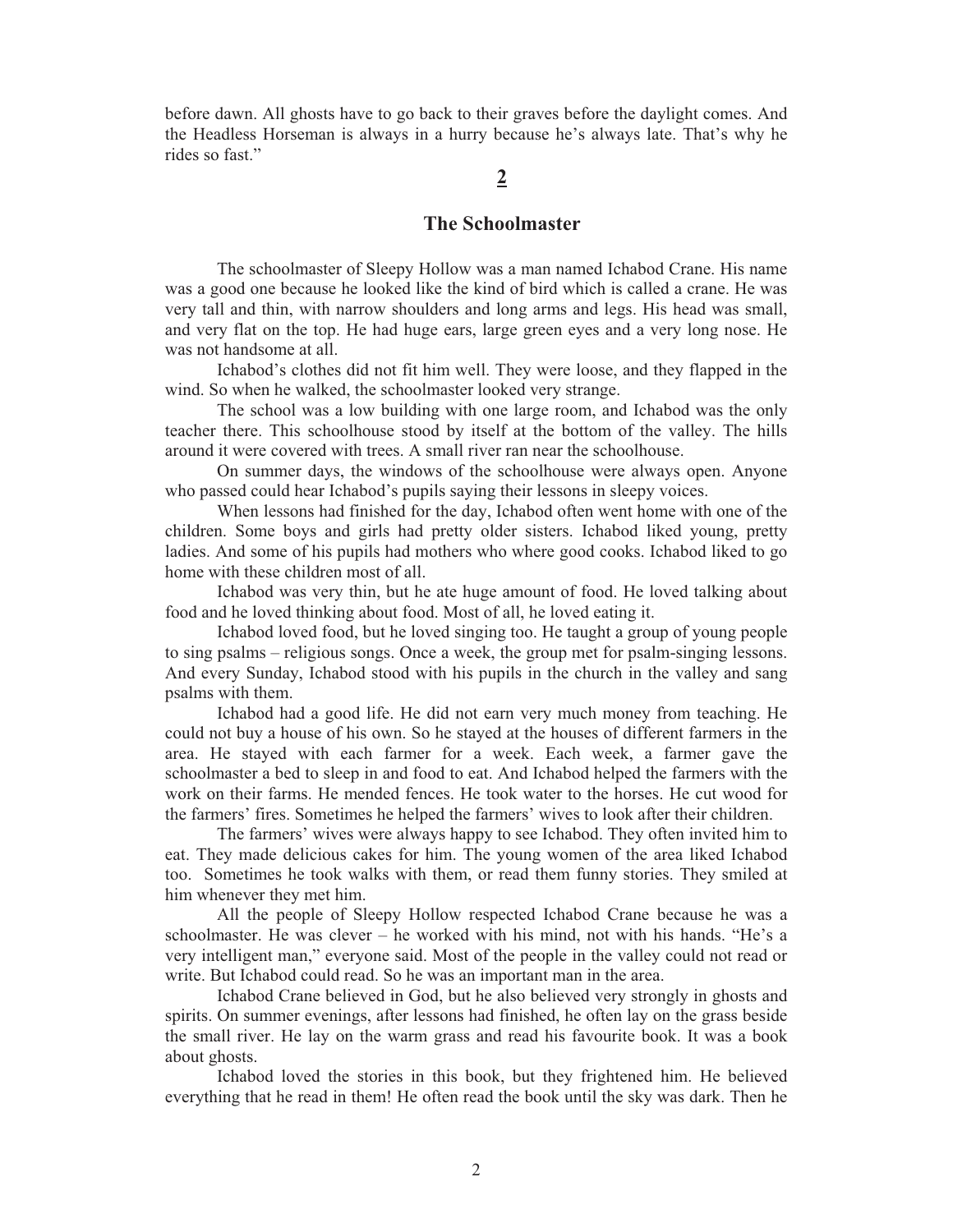could no longer see the pages, so he stopped reading. But then he had to walk back in the dark, to the farmhouse were he was staying.

A forest covered a large part of the area. Often, Ichabod had to walk through the forest to get to the farmhouse. These walks in the dark were terrible for him. He saw ghosts and spirits all around him. The branches of the trees looked like ghostly hands. And they were all trying to grab him.

And there were strange noises in the forest at night. They were really the noises of animals and birds in the trees. But to Ichabod, they were the sounds of evil spirits. Sometimes, his heart beat fast with fear and his legs would not move.

"This is terrible!" he thought, whenever this happened. "There are evil spirits here. They're hiding in the trees and they want to take me away with them. What can I do? I'll sing a psalm. Then the spirits won't be able to hurt me."

So Ichabod often sang a psalm as he walked through the dark forest:

*I'm no afraid of ghosts* 

*or evil spirits of the night.* 

*God will always lead me* 

*from the darkness to the light.* 

The people of Sleepy Hollow often sat outside the doors of their houses in the evenings. They heard the sound of Ichabod's strange, high voice as he passed their homes.

"What's that strange noise?" they asked each other. "Is it a spirit? Oh, no, it's only Ichabod Crane. He's singing as he walks home through the forest!"

On winter evenings, Ichabod sometimes sat with the old women of Sleepy Hollow. He sat by their kitchen fires with them, eating apples and listening to their wonderful ghost stories.

Ichabod's favourite ghost stories were about the Headless Horseman. But when he had to walk home through the forest in the dark winter night, he tried to forget, about the stories. He was even more frightened than in the summer.

"Does the terrible Horseman only travel on the roads?" he asked himself. "Or does he haunt the forest too?"

On those dark nights, Ichabod saw the Horseman in every shadow. He heard the noise of the huge black horse in every sound!

#### **3**

#### **Ichabod and Katrina**

One day, a new pupil joined Ichabod's group of psalm singers. Her name was Katrina Van Tassel, and she was the daughter of Baltus Van Tassel, an old farmer. Baltus Van Tassel's farm was a few miles from Sleepy Hollow.

Katrina was eighteen years old and she was very beautiful. She had golden blond hair and she liked wearing pretty clothes. All the young men in the area admired Katrina. And Katrina knew this. She enjoyed this admiration very much.

"Katrina is a very pretty girl," said the people of the area. "Her skirts are too short now! But one day, she will be a good wife for somebody. Her husband will be a very lucky man. He will marry Katrina and he'll get her father's farm too."

Katrina was Baltus Van Tassel's only child. She had no brothers or sisters. So when her parents died, Katrina was going to inherit the farm. The land and everything on it was going to be hers. One day, she was going to be rich.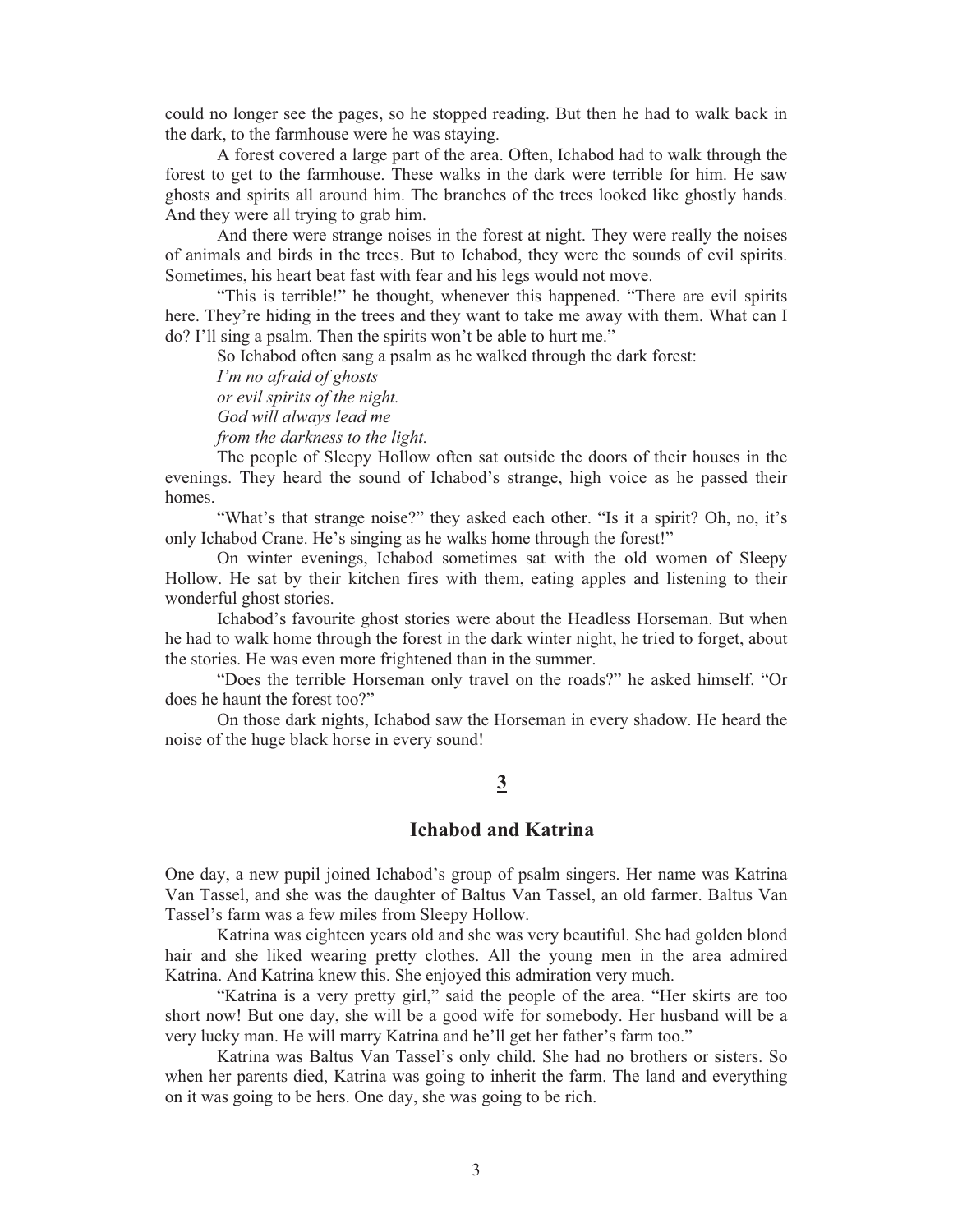Ichabod Crane liked women. But when he first met Katrina, he forgot about all other women.

Soon after he met Katrina, Ichabod visited the Van Tassel's farmhouse. It stood in a wide, grassy place on the bank of the Hudson River. As Ichabod rode up to the farmhouse, he saw cows, geese, ducks, turkeys and hens. They all looked very fat and healthy.

At once, Ichabod began to feel hungry. He thought about huge and wonderful dinners.

"Those chickens will taste delicious when they are cooked," he thought. "And those geese and turkeys will be wonderful in pies. And the ducks will be very good with onions."

Then Ichabod looked at all the land which belonged to the farm. He saw fields of golden corn. He saw hundreds of fruit trees, their branches covered with ripe fruit. And when Ichabod saw all these things, he started dreaming about his future life.

"This place is perfect," he said to himself. "If I marry Katrina, I'll have an easy life. I won't have to work. There'll be lots of delicious food all the time. Katrina will take good care of me. I'll be very comfortable here with her and our children.

"Perhaps we'll sell the farm one day," he thought. "We'll get a lot of money and then we'll travel to another part of America."

Ichabod was happy. And when he entered the farmhouse, he felt even happier. The kitchen was large, warm and comfortable. There was a wonderful smell of food. There were large baskets full of fruit and vegetables, ready for cooking.

In the living room, the fine wooden furniture shone in the sunlight. The cupboards were full of silver plates and china dishes.

From that time, Ichabod thought day and night about Katrina. "I must marry her," he said to himself. "There's a wonderful life waiting for me on that farm.

## **4**

#### **Brom Bones**

But there was a problem for Ichabod. All the young men from the area admired Katrina. And there was one young man who admired her very much. He wanted to marry her too. This man's name was Brom Bones.

Brom Bones was very different from Ichabod. He was tall and handsome. His body was big and strong, and he had short, black, curly hair. He was a very brave young man and he was an excellent horse rider. He often rode in horse-races and he always won them.

Brom Bones was not afraid of anybody or anything. He was the leader of a group of young men. These young men admired Brom and they rode with him everywhere. Sometimes the people of the area heard the sound of horses on the road late at night.

"That's Brom Bones and his friends"! they said to each other.

Brom Bones enjoyed playing tricks on people. He was not a bad man, but he liked to have fun.

Brom Bones often went to Baltus Van Tassel's farm to see Katrina. When other young men from the area saw Brom's horse outside the Van Tassel's farmhouse, they smiled sadly.

"Now Katrina won't speak to us," they said. "Brom will win her love easily. And we don't want to fight with Brom."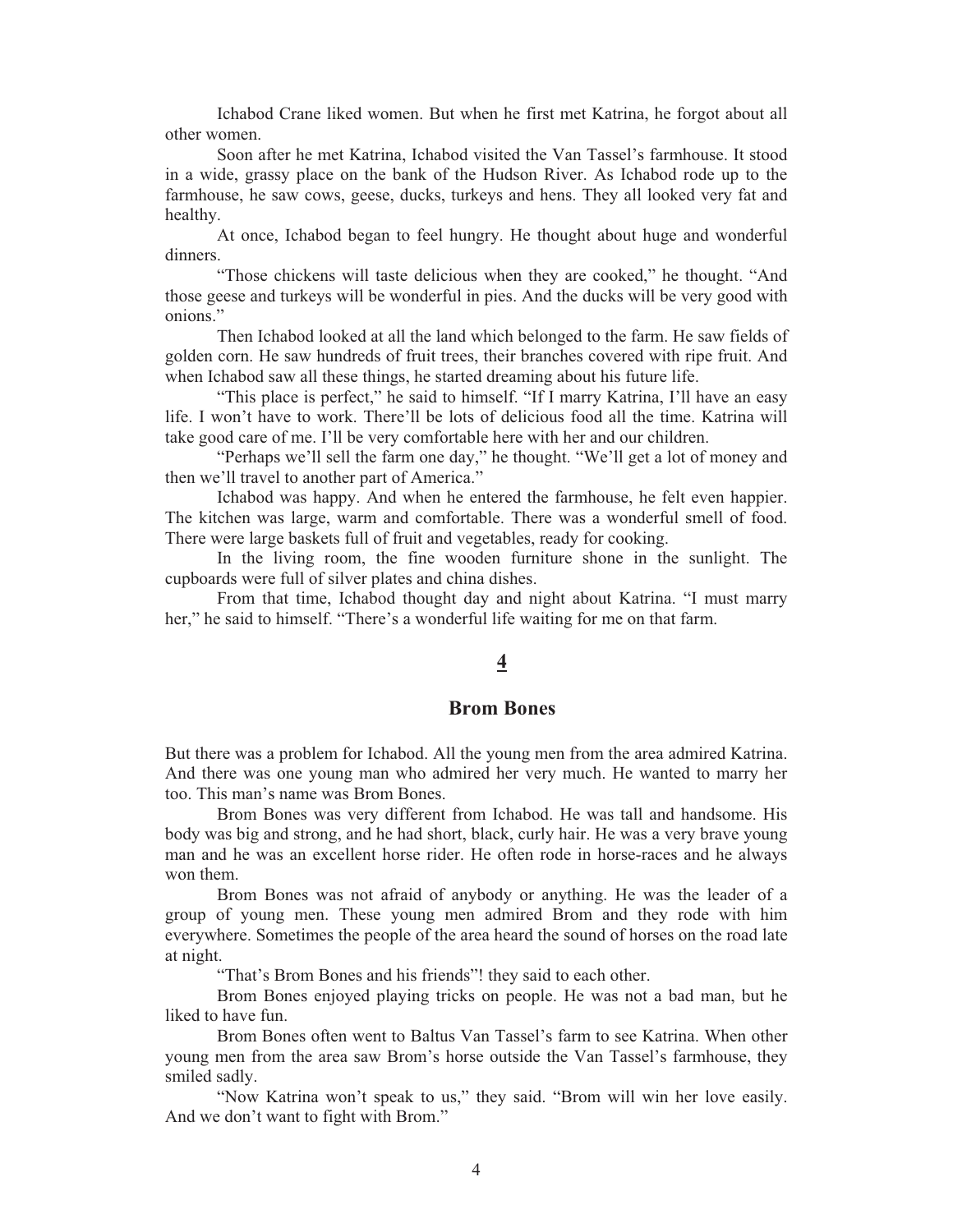So everybody else stopped trying to win Katrina's love – everybody except Ichabod Crane.

Ichabod was not worried about Brom Bones and his visits to Katrina. He started to visit her himself. And when the schoolmaster came to the house, Katrina's father smoked his pipe happily. Her mother sang while she did her work. They both smiled when Ichabod took walks with Katrina, or when he sat and talked with her outside the house. All the Van Tassels were happy.

But when Brom Bones heard about Ichabod's visits to Katrina, he was not happy.

"What!" he shouted. "Is that ugly schoolmaster visiting Katrina? I'll fight him. I'll knock him down and put him on a shelf in his own schoolhouse!"

But Ichabod did not want to fight Brom. Brom was very strong and he could win any fight easily – Ichabod knew that. So the schoolmaster stayed away from Brom. This made Brom even angrier.

"I can't fight him with my hands because he won't come near me," Brom said. "So I'll try another way of fighting him."

He started playing tricks on the schoolmaster. First, Brom and his friends got into Ichabod's schoolhouse one night. They moved all the furniture around. Ichabod was very frightened the next day.

"An evil spirit did this," he said.

Next, Brom taught his dog to make a terrible noise. Then he waited outside the schoolhouse with the animal. Whenever Ichabod sang, the dog made this terrible noise. All Ichabod's pupils laughed.

One fine autumn afternoon, Ichabod was in the schoolhouse with his pupils. Suddenly there was a knock at the door. When Ichabod opened it, he saw one of Baltus Van Tassel's servants outside.

"You are invited to a party tonight at the Van Tassel farm," said the servant. "Will you come?"

"Oh, yes!" said Ichabod. He was very happy and excited. He also felt very important. Katrina's parents had asked him to a party. So they really did like him. They wanted him to marry their daughter. That was good. And he was going to see Katrina at the party.

He sent his pupils home an hour early that day. They were very surprised by this. It had never happened before!

## **5**

#### **The party**

Ichabod spent a long time getting ready for the party. He had an old black suit of clothes. It was his only suit. He brushed it carefully. When Ichabod looked at himself in a mirror, he was very pleased.

"How handsome I look," he thought. "Tonight, I'll win Katrina's love – I'm sure of that. But I must have a fine horse to ride to the party. Where can I get one? Perhaps I can borrow a horse from Hans Van Ripper."

Hans Van Ripper owned the farm where Ichabod was staying this week. Ichabod asked to borrow a horse from him. The farmer decided to play a trick on the schoolmaster.

"Yes, you can borrow one of my horses, Ichabod," he said. "I'll lend you my best one."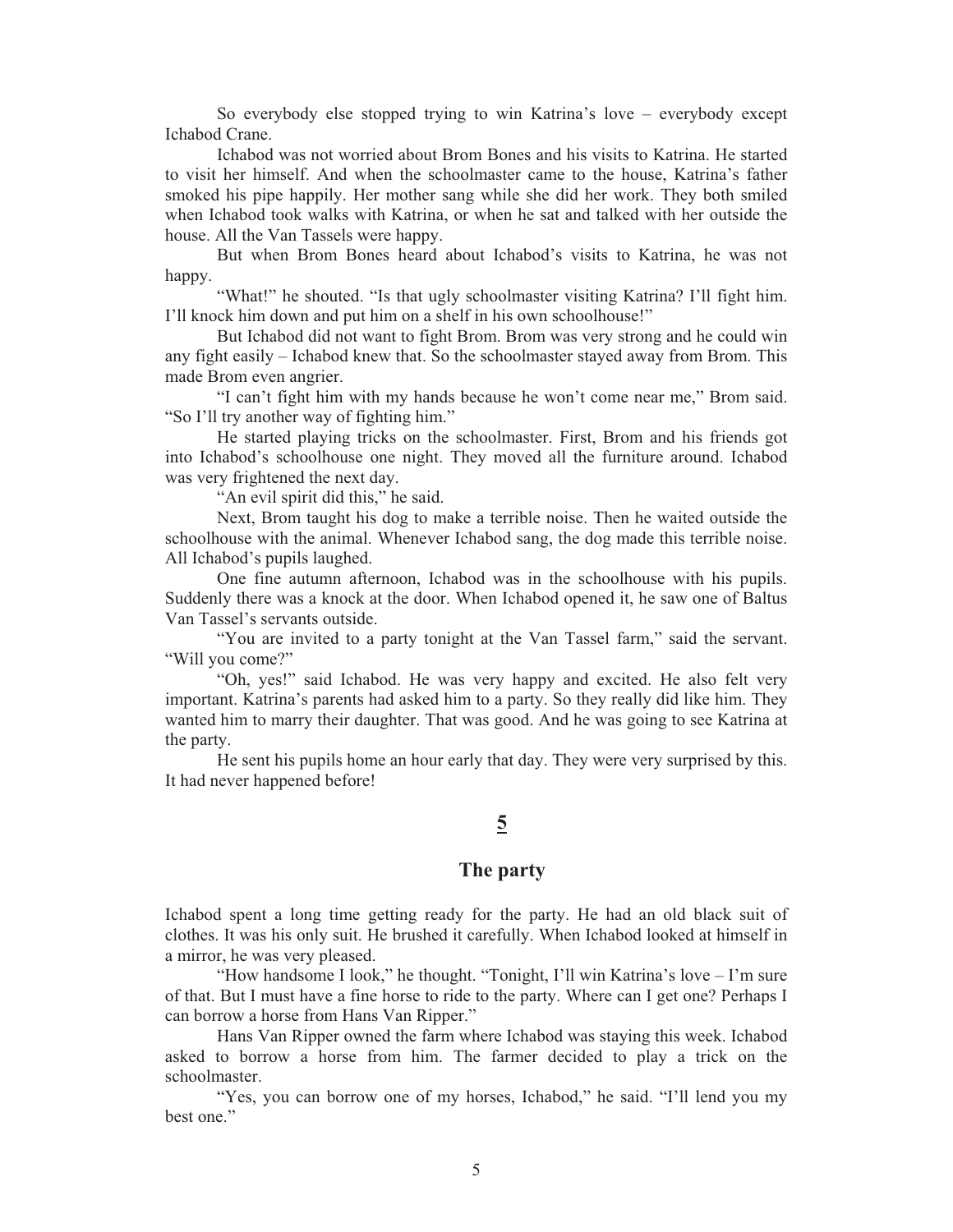But when Ichabod saw the horse, he was very surprised. It was old and thin, and it had only one eye.

"Is this your best horse?" he asked the farmer.

"Yes," replied Hans Van Ripper. "He's very strong and he runs as fast as a bullet from a gun. His name is Gunpowder."

Gunpowder did run fast. But he also had a very bad temper. Hans Van Ripper did not tell Ichabod about this. He pointed to the saddle on the horse's back.

"This is my best saddle," the farmer said. "Please take care of it."

Ichabod climbed onto the expensive saddle, and he and Gunpowder started their journey to the Van Tassels' party. Ichabod and the horse were both very thin and they looked very strange together! Ichabod was not a good horse rider. He sat uncomfortably on Gunpowder's back. As he rode, he moved his long thin arms up and down, like a bird's wings. His loose black coat flapped in the wind. He looked like a huge black bird.

It was a beautiful autumn afternoon. The leaves on the trees were red and gold. As Ichabod rode along, he heard the sounds of birds singing. He rode through fields of golden corn, and fields of apple trees. He began to feel hungry. He began to think about cakes and pies.

Al last, Ichabod arrived at the Van Tassel's farmhouse. The party had already started and many of the farmers from the area were there with their families. Everybody was dressed in their best clothes. Their clothes were very colourful and bright.

The most beautiful girl at the party was Katrina. Everybody admired her. She was laughing and talking to the guests. Ichabod looked at her and he smiled.

But soon, the schoolmaster had an unpleasant surprise. Brom Bones was also at the party. He had come on his big black horse, Daredevil. Brom was standing in the middle of a group of his friends. He was telling stories in a loud voice. Everybody was laughing at his stories.

"Oh, no!" thought Ichabod. "Why is that man here?"

When Brom Bones saw Ichabod, his face became angry. Ichabod hurried away, into the dining room. And when he entered that room, he forgot about Brom Bones at once. He even forgot about Katrina!

In the dining room, a great table was covered with all kinds of wonderful food. There were dishes of cooked meat. There were plates of cakes and pies. Ichabod started eating at once. As he ate, he looked around the room and smiled.

"One day, all this will be mine," he thought.

At that moment, Katrina's father came towards him.

"Are you enjoying the party, Ichabod?" Van Tassel asked. "Please eat as much as you want. We have plenty of everything."

After the meal, nearly everybody danced. Ichabod like dancing very much. When he danced, he moved his arms and legs very quickly. He looked very strange! But he did not know this.

"I'm a very good dancer," he told himself.

Ichabod started dancing with Katrina. Soon, everybody in the room was staring at them. Some people began to laugh.

"How strange Ichabod looks," they said to each other. "Why does he dance in that way?"

Brom Bones did not dance. He sat by himself in a corner. He stared angrily at Katrina.

"Brom is jealous because Katrina is dancing with me," thought Ichabod. "That's good."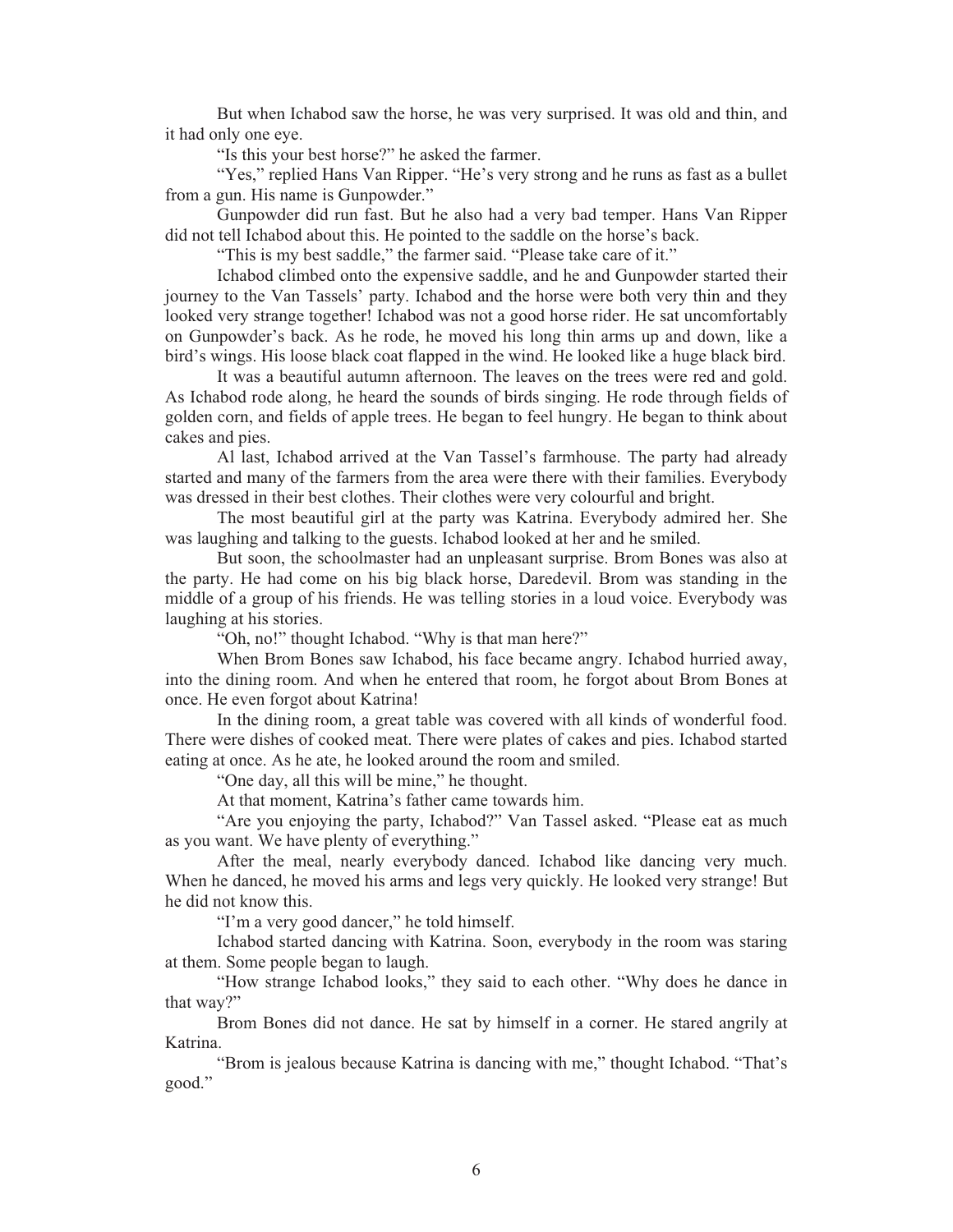After the dancing had finished, Ichabod felt tired. He joined a group of people by the fire. They were telling stories to each other. Brom Bones was one of the group.

At first, the stories were about the war between Britain and its American colony. But then people started to tell ghost stories. Ichabod listened carefully. He was always very interested in ghost stories.

Several people from Sleepy Hollow were at the party. They started talking about the Headless Horseman.

"The Horseman is riding again," said one man. "Nobody had seen him for a long time. But this month, several people have seen him. Every night now, he rides from the graveyard and he doesn't come back until just before dawn."

"Yes, that's right," said another man. "And did you hear about poor old Farmer Brouwer? He met the Headless Horseman on the road. The Horseman pulled Brouwer up onto his terrible black horse and he rode away with him. He rode until he got to the small bridge near the old church. Then the Horseman threw Farmer Brouwer into the river and he rode away, making a noise like thunder."

Suddenly Brom Bones spoke.

"I've met the Horseman too," he said. "But I wasn't afraid of him. I'm a better horse rider than he is."

"Did you really meet him?" someone asked excitedly. "How did you meet him? Tell us what happened."

"I met him on the road one night," replied Brom Bones. "I asked him to race with me. So we raced our horses to the old church. But my horse, Daredevil, was faster than his horse. I won the race easily. And when we got to the bridge near the church, the Horseman disappeared in a flash of fire."

"You were very brave," said someone.

Ichabod listened to Brom Bones's story. Then he himself told a story, about evil spirits in the forest. But it was not as interesting as Brom's story. Any nobody said, "You were very brave" to Ichabod.

At last, the party finished, and it was time to go home. Ichabod went to find Katrina. He wanted to spend a few minutes alone with her.

"You're looking very beautiful tonight," he told the young woman. "May I come to see you tomorrow afternoon? I want to speak to you about something very important. I want to ask you a question."

But Katrina did not look very happy or friendly. She did not want to be alone with Ichabod.

"No, I'm sorry," she said. "I won't be at home tomorrow afternoon."

Ichabod was surprised. "Oh!" he said. "May I come tomorrow evening then?"

"No, I won't be here in the evening either," Katrina replied.

"Well, can I come the next day?"

"No, I'll be busy all this week," said Katrina. "Now please excuse me. I have to say goodbye to our other guests."

A few minutes later, Ichabod saw Katrina with Brom Bones. They were talking together and laughing quietly. Then Brom Bones held Katrina's hand and kissed it. Katrina was looking very pleased and happy.

"What is happening?" Ichabod asked himself. "Does Katrina really like Brom Bones more than me? That's not possible! I can't believe it! Perhaps she wants to make me jealous."

Ichabod did not say goodbye to Katrina. He left the party quickly. He felt very sad, and he felt very angry too. He went to the stable – the place where the horses were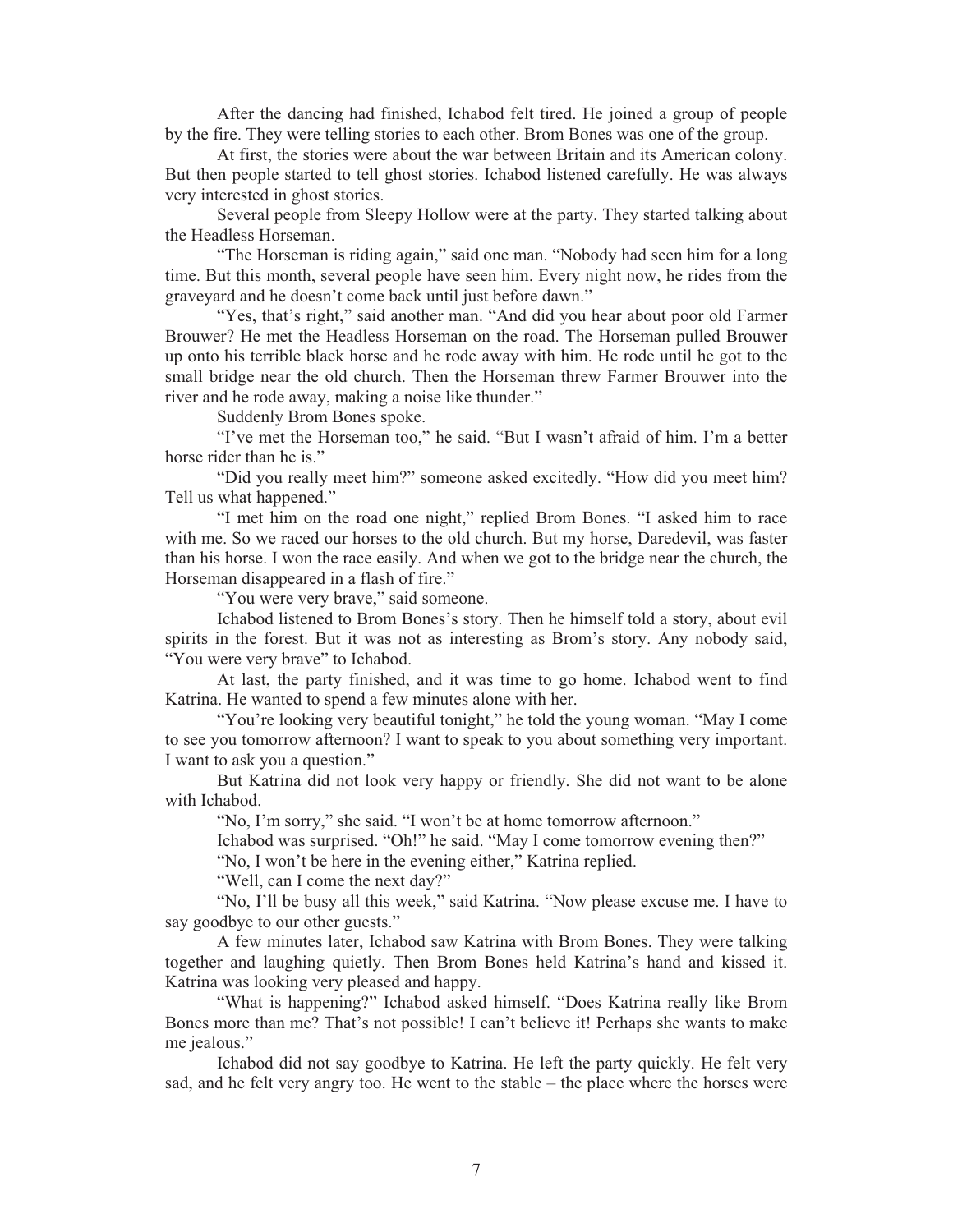kept – and he found Gunpowder. Gunpowder was asleep. But Ichabod kicked the horse and it quickly woke up.

Ichabod climbed onto Gunpowder's back and he rode slowly away.

### **6**

#### **A terrible race**

It was almost midnight. The moon was shining brightly. Ichabod rode Gunpowder slowly along by the side of some high hills. Below him, on the other side of the road, he could see Tarry Town, on the bank of the wide, dark Hudson River. He could hear the sound of a dog barking on the other side of the river. But the sound was very far away, like a sound in a dream.

As he rode along, the schoolmaster remembered the ghost stories that people had told at the Van Tassel's party.

Suddenly, a cloud covered the moon. Ichabod felt lonely and afraid. In front of him, a huge tree stood by the side of the road. There was a very sad story about this tree. During the war between Britain and American colony, a British soldier had hidden in this tree. His name was Major André. The man was a spy, and he was hiding from some American soldiers. Later he was captured and killed. Now, the people of the area called the tree, "Major André's tree".

"The tree is haunted by Major André's ghost," a lot of people said.

Ichabod remembered this story, and his heart began to beat fast. He was afraid. He did not want to pass Major André's tree. But there was not other way for him to get home. So he began to sing loudly:

*God will lead me safely around this terrible tree. No ghost or spirit Is going to frighten me.* 

Suddenly he stopped singing. He had heard a noise. "What was that?" he asked himself. He looked up at the tree. Was something white hanging in it? Something white and terrible? Then he looked again. No, there was only a white mark on one of the branches.

"I'm dreaming," he told himself. "That noise was only the sound of the wind."

Ichabod passed the tree safely. But now there was another danger. This danger was more terrible than the tree. There was a forest on one side of the road. And beyond the forest, there was a bridge over a little river. The American soldiers had captured Major André on this bridge.

"Sometimes, Major André's ghost haunts that bridge at night," people said.

Ichabod wanted to ride quickly across the bridge. His heart was beating faster and faster. He kicked Gunpowder with both his feet.

"Come on, you stupid old horse," he said. "Move faster!"

But Gunpowder had a bad temper. He was not feeling happy. He did not want to cross the bridge. He stopped walking forwards. Instead, he turned off the road, into the forest. He ran into the forest for a few moments. Then he stopped very suddenly. Ichabod was not a good rider and he nearly fell off Gunpowder's back.

"Move, you stupid animal!" the schoolmaster shouted.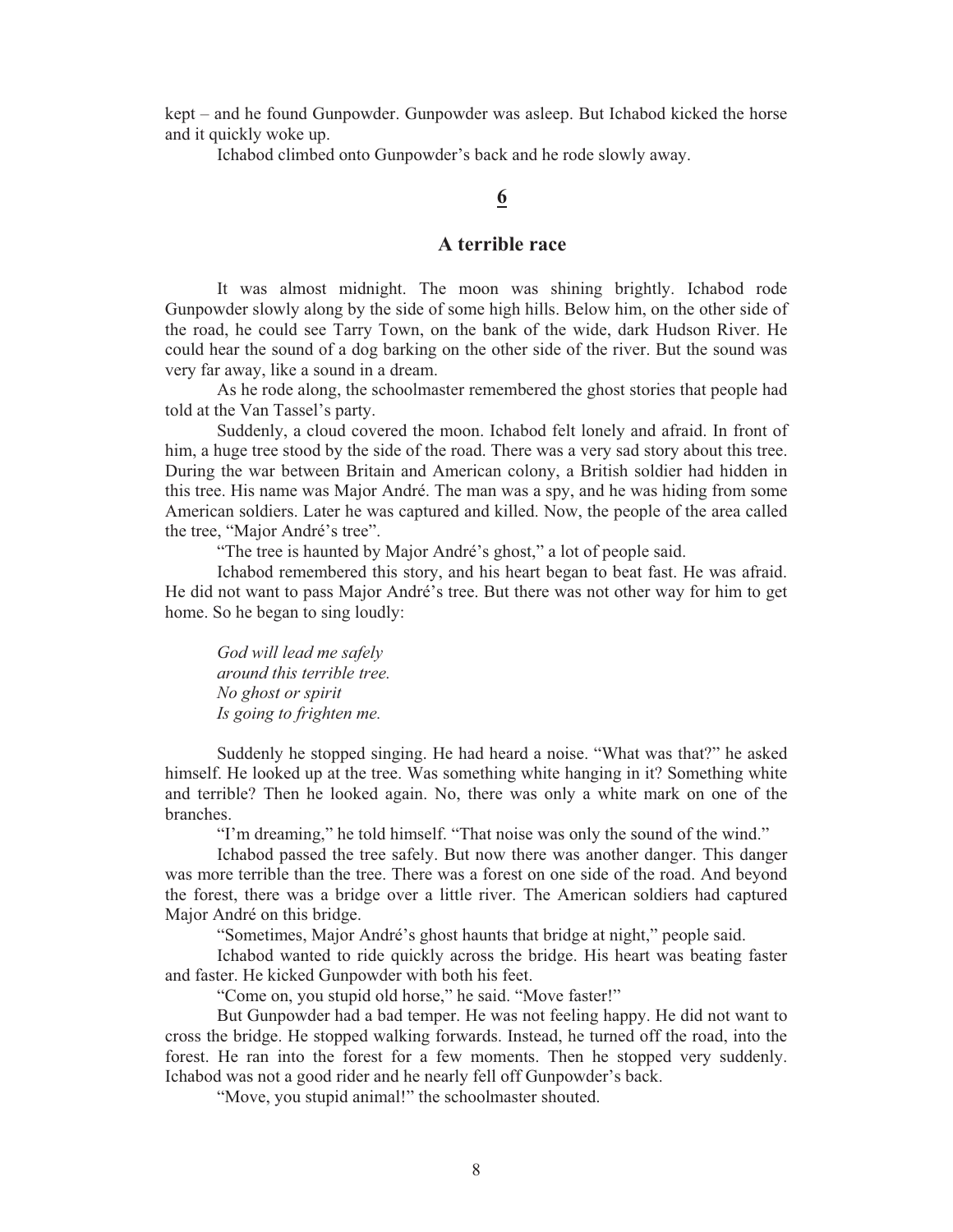He shouted at the horse and he kicked it again and again. But Gunpowder did not move. The horse was looking something in the forest. Ichabod looked too. His mouth became dry with fear.

A huge black shape was standing in front of him. What was it? Was a ghost?

The hair on Ichabod's head stood up. His body shook. He wanted to escape, but the horse would not move.

"Who are you?" he whispered. The thing did not answer. "Who are you?" Ichabod asked again. Still there was no answer. Ichabod began to sing loudly:

#### *No evil thing can hurt me –*

Suddenly, the thing moved. It moved out of the forest, and now it was in the middle of the road. Ichabod could see it more clearly. It had the shape of a large man on a huge black horse.

Then at last, Gunpowder decided to move. He ran back to the road. The horse ran towards the bridge. The strange Horseman waited. He did not move or speak. But when Gunpowder and Ichabod had passed him, he started to move too. He began to follow them. In a moment, he was beside them! They crossed the bridge together.

As Ichabod rode along, the Horseman rode beside him. When Ichabod rode quickly, the Horseman rode quickly. When Ichabod rode slowly, the Horseman rode slowly. He never left Ichabod's side. It was like a terrible race.

Ichabod and the Horseman rode up a hill. Suddenly, the Horseman was in front. But at the top of the hill, he stopped his horse and waited. Now Ichabod could see the Horseman's shape very clearly against the dark-blue sky. The Horseman had not head. He was carrying his head in his hands.

Now Ichabod was really terrified – he was very, very frightened. He rode away as fast as he could. But again the Headless Horseman followed him.

Al last they reached a place where a small road turned down into Sleepy Hollow. Ichabod tried to make Gunpowder turn down into the valley. He kicked the horse, again and again. But Gunpowder did not turn. He ran on past the road that went down to Sleepy Hollow.

"You stupid horse!" shouted Ichabod. "We're going the wrong way!"

Ichabod could hear the sound of the Headless Horseman behind him. The Horseman was very close.

Suddenly, Gunpowder started to run faster. That was good! But it was very difficult for Ichabod to stay on the horse's back. And at the moment, the saddle broke and it fell away from the horse. Now Ichabod had to ride without a saddle. But somehow, he held on to the horse's neck.

"That was Hans Van Ripper's best saddle," Ichabod thought. "He'll be very angry with me. But I can't worry about that now. I must escape from this terrible Headless Horseman."

The terrible race went on. Suddenly, through an opening between the trees, Ichabod saw the walls of a building. The building was near the road. Its walls were white in the moonlight. It was an old church.

"That's the church where the Horseman's body is buried," thought Ichabod.

Just in front of the church, the road crossed a bridge over a river. Ichabod remembered the stories that he had heard at the Van Tassels' party.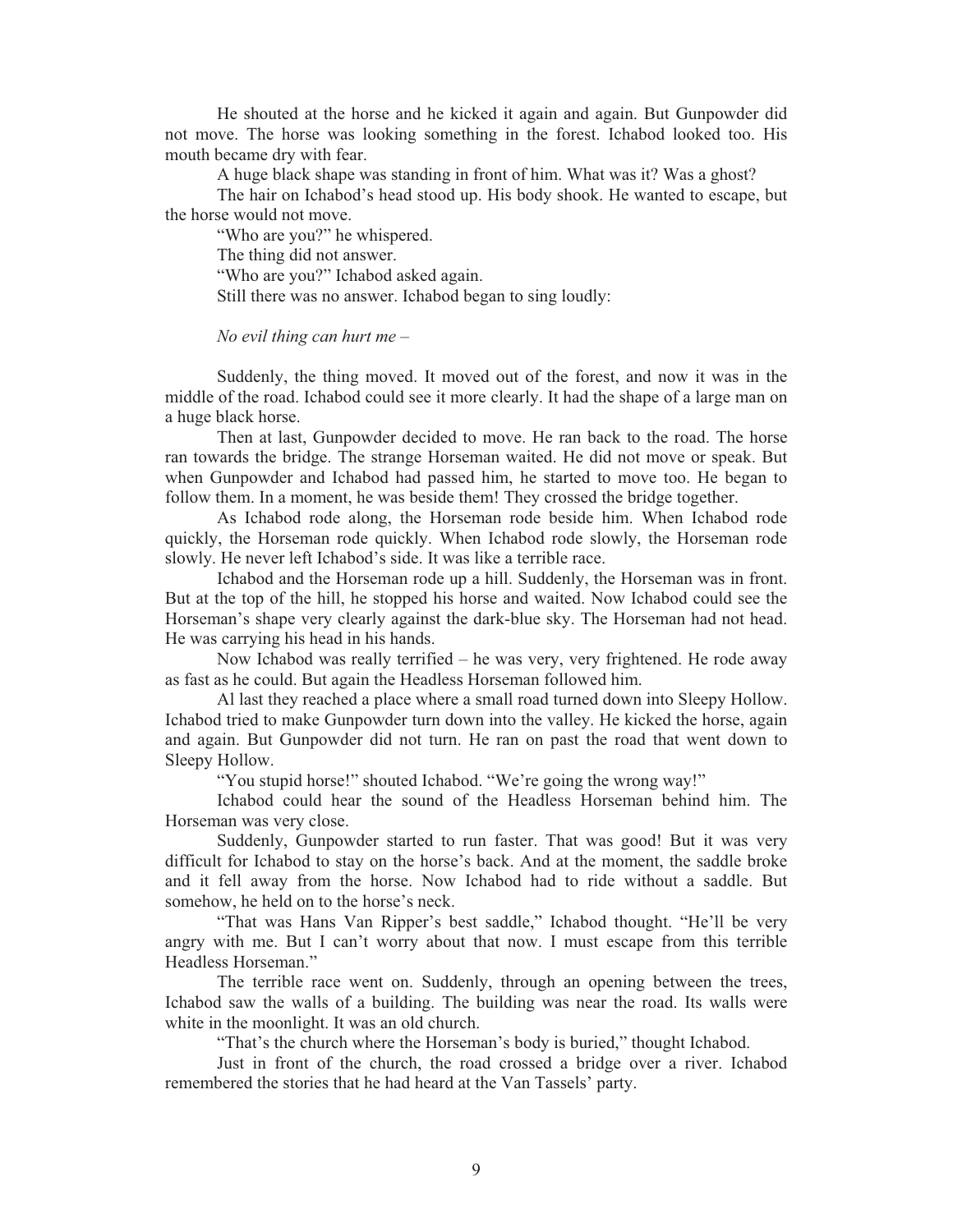"The Horseman left Brom Bones at the bridge," the schoolmaster thought. "He left Farmer Brouwer there too. So if I can reach the bridge. I'll be safe. The Horseman can't pass the bridge near the church. He'll leave me and he'll go back to the graveyard."

Ichabod kicked Gunpowder again. Gunpowder ran forward across the bridge, and after a moment they had reached the other side. Was the Horseman still behind him? Ichabod turned around.

He saw the Headless Horseman standing up on his horse. He had lifted his arm in the air. He was going to throw his head!

Ichabod screamed as something hit him. It made a terrible soft sound. The schoolmaster fell off the horse and lay on the ground. As he lay there, the Headless Horseman passed by him, riding as fast as the wind.

# **7**

#### **What Happened to Ichabod?**

The next morning, Gunpowder was found without his saddle. The horse was quietly eating grass in a field near Hans Van Ripper's farm. But there was no news of Ichabod Crane.

Ichabod's pupils waited at the schoolhouse all morning. But the schoolmaster did not come. The boys and girls were happy to miss their lessons. They ate apples and they played on the grass near the river.

By the afternoon, Hans Van Ripper began to worry about Ichabod.

"What's happened to him?" he asked himself. "And where's my saddle?"

Hans Van Ripper went to find some men from the village.

"The schoolmaster has disappeared," he told them. "We must try to find him."

The men looked for Ichabod for a long time, but they could not find him. At last, they went to the old church by the bridge. They found some marks in the road. They were the marks made by two horses. The marks continued across the bridge, then they disappeared in the grass.

"Look!" said one of the men suddenly. "There's the schoolmaster's hat."

Ichabod's hat was on the road near the bridge. Beside the hat, there was a very large, soft pumpkin. The big round, yellow fruit was about the size of a man's head. It was broken.

The water in the river was very black and deep near the bridge. Hans Van Ripper looked at it sadly.

"Ichabod couldn't swim," he said. "Perhaps he fell off my horse and drowned in the deep water. We'll look for his body in the river. But why is that pumpkin here? It's very strange."

The men looked in the river, but they could not find Ichabod. Al last, they all went home. Later in the day, Hans Van Ripper searched through Ichabod's things. The schoolmaster had owned two shirts, two pairs of shoes, one pair of pants, a very old book of psalms, and a book of stories about ghosts and spirits. Hans also found some poems about Katrina Van Tassel which Ichabod had written. None of these poems was finished.

Hans Van Ripper immediately threw the poems and the book of ghost stories into his kitchen fire.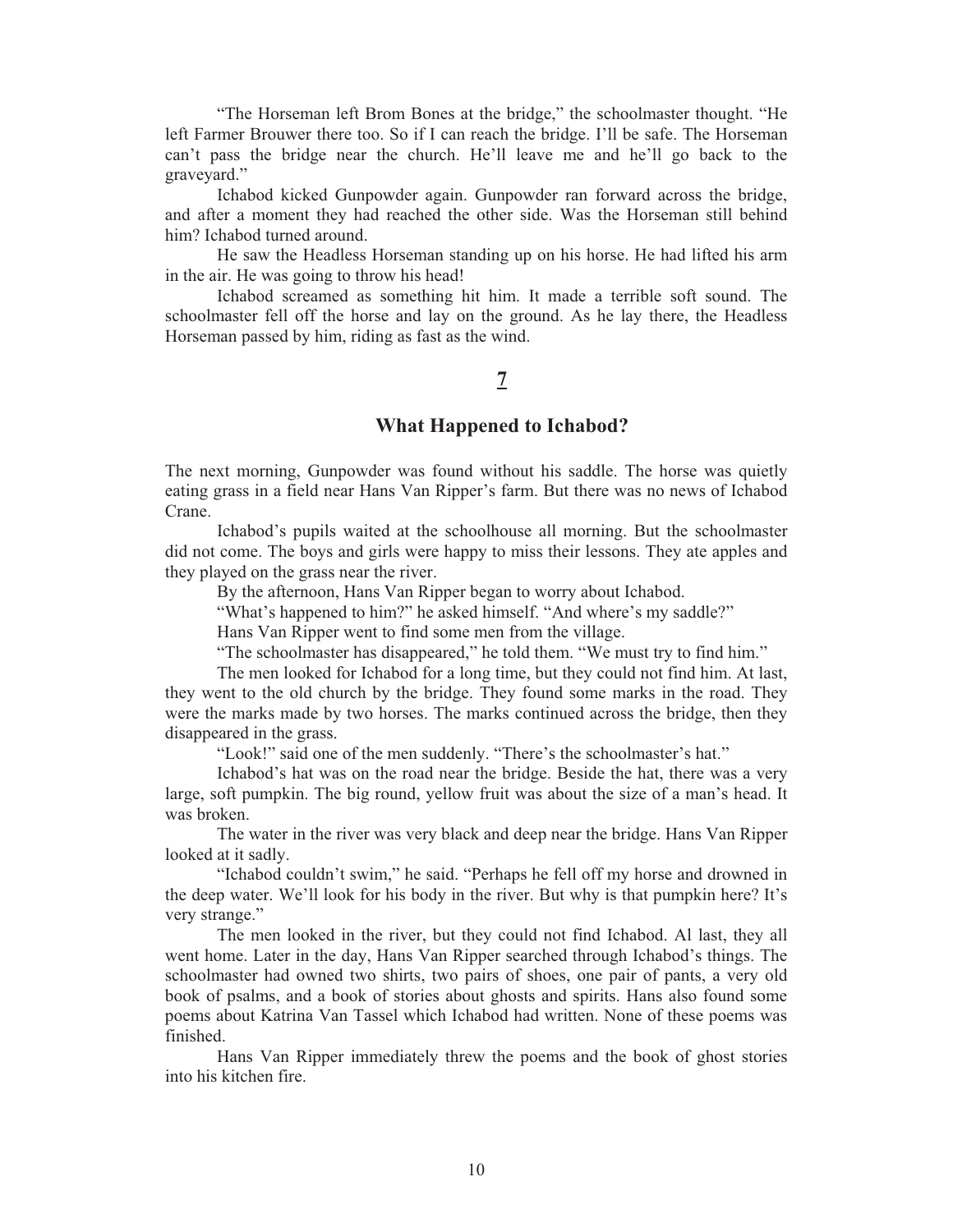"I'm never going to send my children to school again," he said to his wife. "They don't learn anything good there. They learn about ghosts and spirits and they learn foolish poetry."

 $\overline{\phantom{a}}$ 

Soon, everybody in Sleepy Hollow had heard the story of Ichabod Crane's strange disappearance. People could not stop talking about it. What had happened to Ichabod?

Groups of people met together at the bridge by the little church. They pointed at the place where the schoolmaster's hat had been found. They remembered the stories about the Headless Horseman.

"Do you remember old Farmer Brouwer's story?" one of them asked. "And Brom Bones's story too? They both met the Headless Horseman on this road. But he left them at the bridge. Perhaps Ichabod Crane met the Horseman too. Perhaps the Horseman captured him and carried him away."

Ichabod had no family, and he did not owe money to anybody. So the people of Sleepy Hollow forgot about him quickly. Soon, another teacher came to take Ichabod's place.

 $\overline{\phantom{a}}$ 

What really happened to Ichabod Crane? The old woman of Sleepy Hollow knew the answer – they were sure of that. They often told the story of Ichabod when they sat by their fires on cold winter evenings.

"Ichabod Crane was taken away by the Headless Horseman," they said. "Nobody has seen him since that night. Nobody will ever see him again."

People became very afraid of the bridge near the church. They said, "This place is haunted by Ichabod's ghost. His ghost haunts the schoolhouse too. Some people have heard a voice singing strange songs and psalms there."

On quiet summer evenings, people did sometimes hear strange sounds near the schoolhouse.

"Listen! Ichabod Crane is singing again," they said. "Or is it only Brom Bones's old dog?"

But there was another story about Ichabod Crane. Many years after Ichabod's disappearance, a farmer from Sleepy Hollow went to New York City. When he came back, he brought some very strange news.

"Ichabod Crane is alive," the farmer said. "I saw him in New York. I talked to him. He's a lawyer there. He's earning a lot of money."

"What do you mean?" asked another man. "Ichabod Crane is dead. He was taken away by the Headless Horseman."

"No," said he farmer. "He left Sleepy Hollow secretly – he told me that himself. He was afraid of the Headless Horseman. And he was afraid of Han Van Ripper, because he'd lost Hans's best saddle. He was also very angry, because Katrina Van Tassel had been unkind to him. So he did not want to stay here any more.

"Ichabod went to New York and taught in a school there," the farmer went on. "But he wanted to become a lawyer. So he studied law in the evenings."

"Is this man's story true?" the people of the valley asked each other. "Is Ichabod Crane really still alive?"

Perhaps only one person in the area knew the truth about Ichabod.